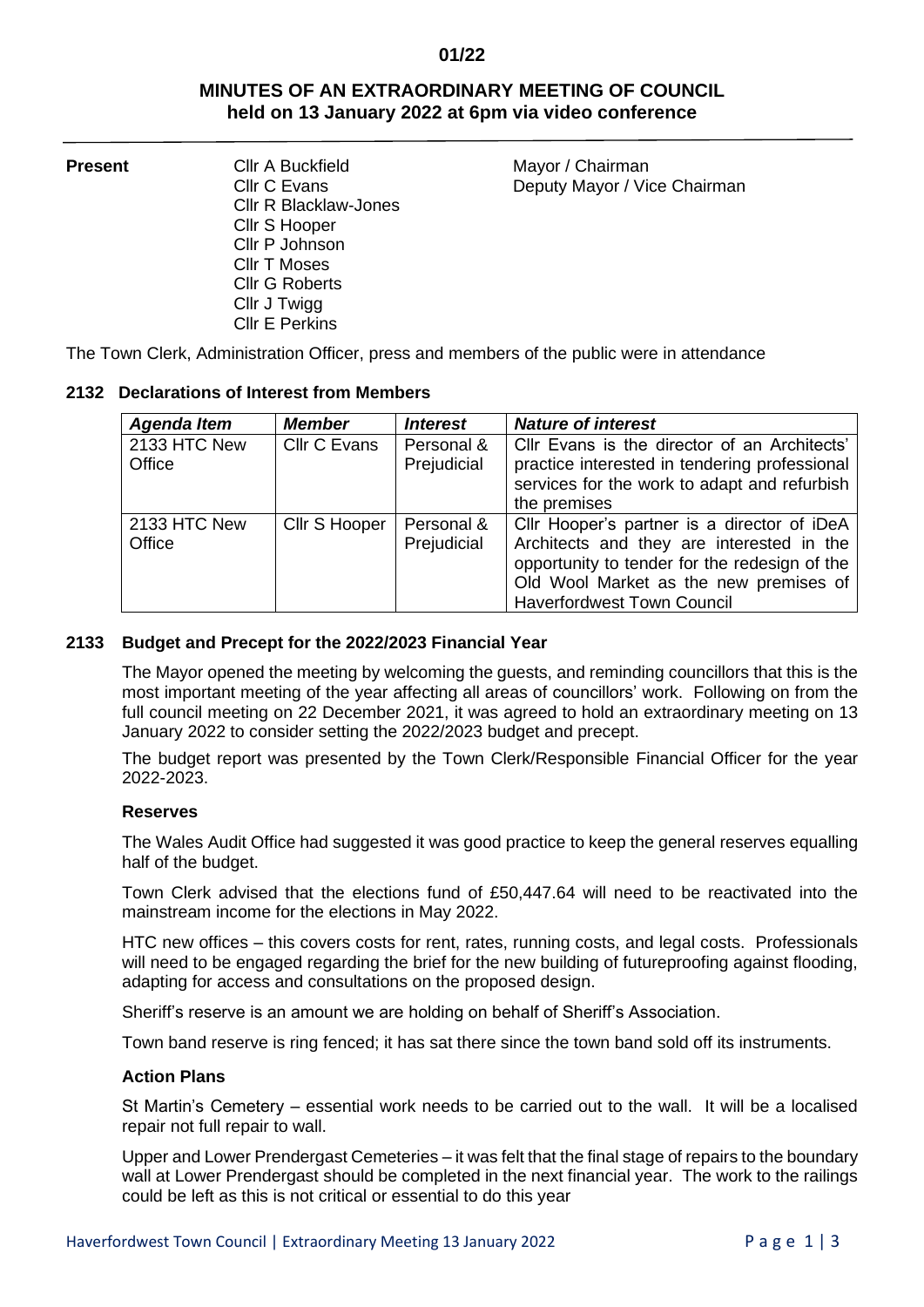### **02/22**

## **Resolved Budget of £28,450 for Cemeteries**

Events Sub Committee – It was proposed that this budget be scratched, in view of ongoing Covid-19 restrictions, and the circumstances we face. It may be seen that we are spending and wasting money which could be spent on essential works. Councillors suggested sponsorship for events, or applying for an HTC grant. Concern was expressed that getting rid of this budget would mean missing opportunities to engage with the people of the town. Council was advised that ongoing smaller projects are taking place engaging with schools, Soroptimists and MIND.

# **Resolved Nil budget for the Events Sub-Committee**

Farmers Market – it was proposed that this amount be withdrawn and the majority voted in favour of this.

# **Resolved Nil budget for the Farmers Market**

Grants and Donations – The majority voted in favour to increase the budget from £15,000 to £20,000.

# **Resolved Budget of £20,000 for Grants**

Haverfordwest Improvements – it was recommended at the Management, Estates and Strategy Committee meeting in December 2021 to withdraw this action plan as no longer needed and to include it within the events action plan.

Priory Saltings - At the Management, Estates and Strategy Committee meeting in December 2021, it was recommended that this budget was essential maintenance and this amount needed to stay in the budget.

# **Resolved Budget of £1,950 for the Priory Saltings**

Town Twinning Event - This budget has been withdrawn as it had been recommended to be included in the Events Sub Committee budget which has subsequently been withdrawn

Welsh Language Policy - This isn't a legal requirement at present and even though the area should be a priority it is uncertain that this could be achieved at such a low cost. The new councillors may wish to join the task and finish group. The majority voted to remove the £3,000 from the Welsh Language Policy budget.

# **Resolved Nil budget for Welsh Language Policy**

Youth Involvement - Although it had been suggested that this budget be reduced to £500 the Sheriff was happy to reduce the budget to nil. This budget can be withdrawn as the Sheriff has been proactive in sourcing equipment and facilities through Pembrokeshire County Council.

# **Resolved Nil budget for Youth Involvement**

Deputy Mayor wished to record his thanks to the Sheriff in being proactive and exploring other avenues to continue with his work and finding alternative means to fund this.

Mayor Making Civic Event - The Mayor suggested the £2,000 for the Mayor Making luncheon be removed. All voted in favour.

# **Resolved: Nil budget for Mayor Making Luncheon**

Councillor Allowances and Expenses - Councillor Moses asked if there was anything that could be trimmed from these items. Town Clerk advised that some items were mandatory in line with the Independent Remuneration Panel for Wales Final Annual Report, which is reviewed by council each year so that would be the point at which to consider them.

*At 7.25pm, all voted in favour to take a 15-minute break to allow for the Town Clerk to update the accounting system with the revised figures.*

*Council reconvened at 7.40pm.*